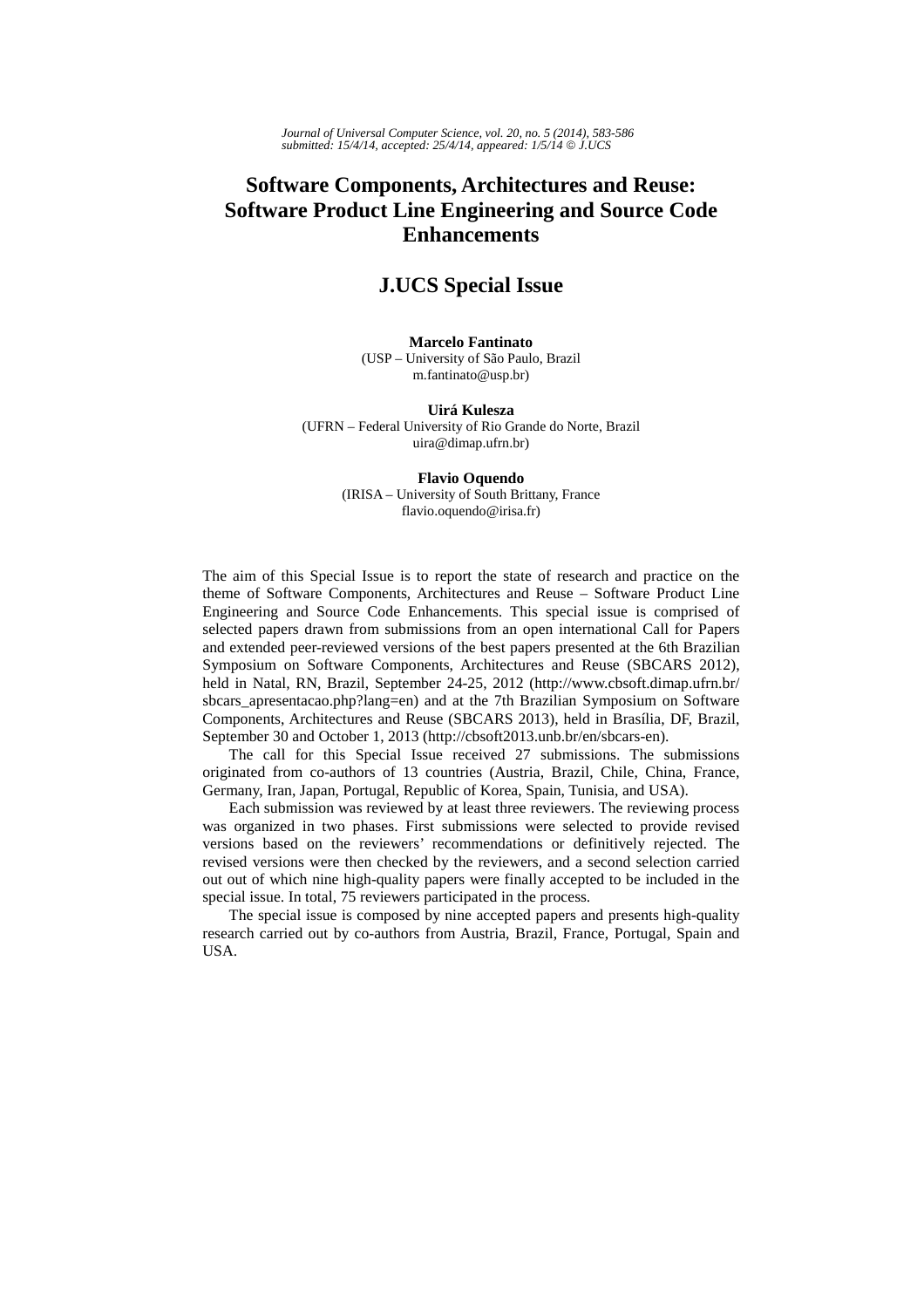#### **Contents of this Special Issue**

The first paper, entitled "A Toolset for Checking SPL Refinements" (F. Ferreira, R. Gheyi, P. Borba, G. Soares) proposes and implements four tools for software product line (SPL) refinements that allow checking if refinement transformations preserve the behavior of the original SPL products. The tools are founded on a formal notion of SPL refinement, which guarantees that the observable behavior of products in the original SPL is preserved by corresponding products in the evolved SPL. To evaluate the proposed tools, the authors analyze 35 evolution scenarios of an SPL with 32 KLOC and compare the approaches with respect soundness, performance, and code coverage.

The second paper, entitled "Comparing Two Black-box Testing Strategies for Software Product Lines" (P. Accioly, P. Borba, R. Bonifácio) presents two controlled experiments conducted to assessing two different approaches for software product lines testing from the perspective of productivity and quality of the testing execution activities. The two evaluated testing approaches are: the Generic Technique (GT) that uses general test suites specifications without variability representation; and the Specific Technique (ST) that adopts product customized test suites. The results of both controlled experiments show that ST can improve the test execution process productivity by reducing test execution time and invalid change request rates.

The third paper, entitled "Consistency Checking in Early Software Product Line Specifications – The VCC Approach" (M. Alférez, R. E. Lopez-Herrejón, A. Moreira, V. Amaral, A. Egyed) addresses the challenge of checking, in a Software Product Line (SPL), that different models used in early SPL specification do not contain inconsistent information that may be propagated and generate inconsistent products that do not conform to its requirements. The approach proposed by these authors, called Variability Consistency Checking (VCC), relates information inferred from the relationships between features and from base models related to those features. Validating if all products in an SPL satisfy user-defined consistency constraints is based on searching for a satisfying assignment of each of the formulas generated by VCC. Results of case studies to validate VCC are presented in their paper.

The fourth paper, entitled "Defining and Validating a Feature-Driven Requirements Engineering Approach" (R. P. Oliveira, D. Blanes, J. Gonzalez-Huerta, E. Insfran, S. Abrahão, S. Cohen, E. S. Almeida) describes the Feature-Driven Requirements Engineering (FeDRE) approach, which provides support to the requirements engineering of software product lines. The approach focuses mainly on the specification of requirements at early stages of domain engineering, taking as input the scoping artifacts. The authors also present a case study involving the development of a mobile application for emergency notifications using the FeDRE approach. The study results show that the analysts perceived the approach as easy to use and useful for specifying the functional requirements for this particular SPL.

The fifth paper, entitled "Flexible Feature Binding with AspectJ-based Idioms" (R. Andrade, H. Rebêlo, M. Ribeiro, P. Borba) proposes AspectJ-based idioms to implement flexible feature binding, which address existing design deficiencies of recent research work. To evaluate their idioms, the authors present an empirical study that applies the proposed idioms to the extracted code of 16 features of five different software product lines. The study then compares those idioms through of: (i) a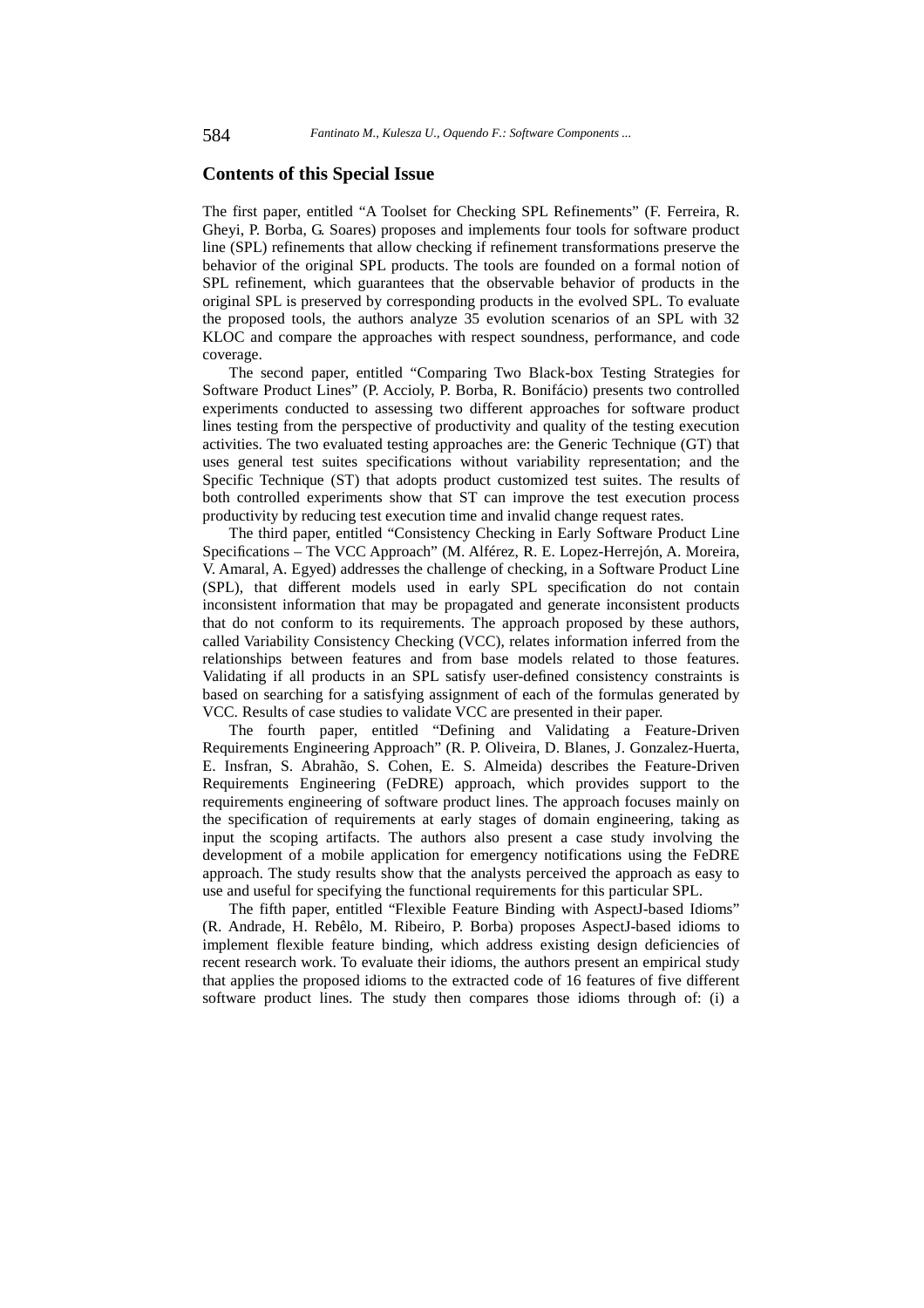quantitative analysis using cloning, scattering, and tangling metrics; and (ii) a qualitative analysis discussing the code reusability, changeability, and instrumentation overhead. The results of the study show that one of the proposed idioms brings advantages with respect to both quantitative and qualitative assessments.

The sixth paper, entitled "Verification of Software Product Line Artefacts: A Checklist to Support Feature Model Inspections" (R. M. Mello, E. N. Teixeira, M. Schots, C. M. L. Werner, G. H. Travassos) presents the results of a quasi-systematic review of the technical literature that point to a lack of techniques to support the inspection of Software Product Line artifacts, including the feature models that are largely used in domain modeling. As a result, these authors developed a checklistbased inspection technique, called FMCheck, to support the detection of defects on feature models. FMCheck is configurable and applicable to different feature model notations. In their paper, authors present results of an empirical evaluation, comparing FMCheck to ad-hoc techniques.

The seventh paper, entitled "A Catalogue of Refactorings to Remove Incomplete Annotations" (F. Medeiros, M. Ribeiro, R. Gheyi, B. Fonseca) addresses the needs to efficiently remove incomplete annotations used by developers. In this paper, the authors propose a catalogue of refactorings that converts incomplete annotations into complete ones without cloning code and hence without increasing Lines of Code (LOC), differently from other existing solutions. They implemented an Eclipse plugin to support the proposed approach. To evaluate the proposed catalogue, the authors performed a study to analyze questions related to code cloning, LOC, and number of directives. And, to answer their research questions, they analyze releases of 12 program families of different domains ranging from 4.9 thousand to 1.5 million LOC. The results of this study are presented in their paper.

The eighth paper, entitled "Thesaurus-Based Tag Clouds for Test-Driven Code Search" (O. A. L. Lemos, A. C. Paula, G. Konishi, S. Bajracharya, J. Ossher, C. Lopes) proposes the adoption of thesaurus-based tag clouds to improve test-driven code search, which consists on the usage of code search and reuse that makes use of more semantic information available on test cases. The thesaurus-based tag clouds allow showing developers terms that are more frequently used in the code repository to improve their search. Terms are generated by looking up words similar to the initial keywords on a thesaurus. Tag clouds are then formed based on the frequency in which these terms appear in the code base. The authors have implemented the approach as an extension to CodeGenie – a Java-based test-driven code search tool. The paper also presents the approach evaluation conducted through an applicability study and a controlled experiment, which bring evidences of the approach's benefits.

The ninth paper, entitled "What should I code now?" (L. L. N. Silva Jr, A. Plastino, L. G. P. Murta) addresses the relevant knowledge that can be extracted from the huge amount of data related to the documentation and to the source code during software development. In their paper, they present a new approach for code completion based on sequential patterns mined from previous developed source code. Using data mining as tool, their approach can consider what is being coded to provide suggestions of new code sequences based on the mined patterns. The proposed approach was implemented as a plug-in for the Eclipse IDE, named Vertical Code Completion, and applied over widely known open source systems. Their paper presents the results of these studies.